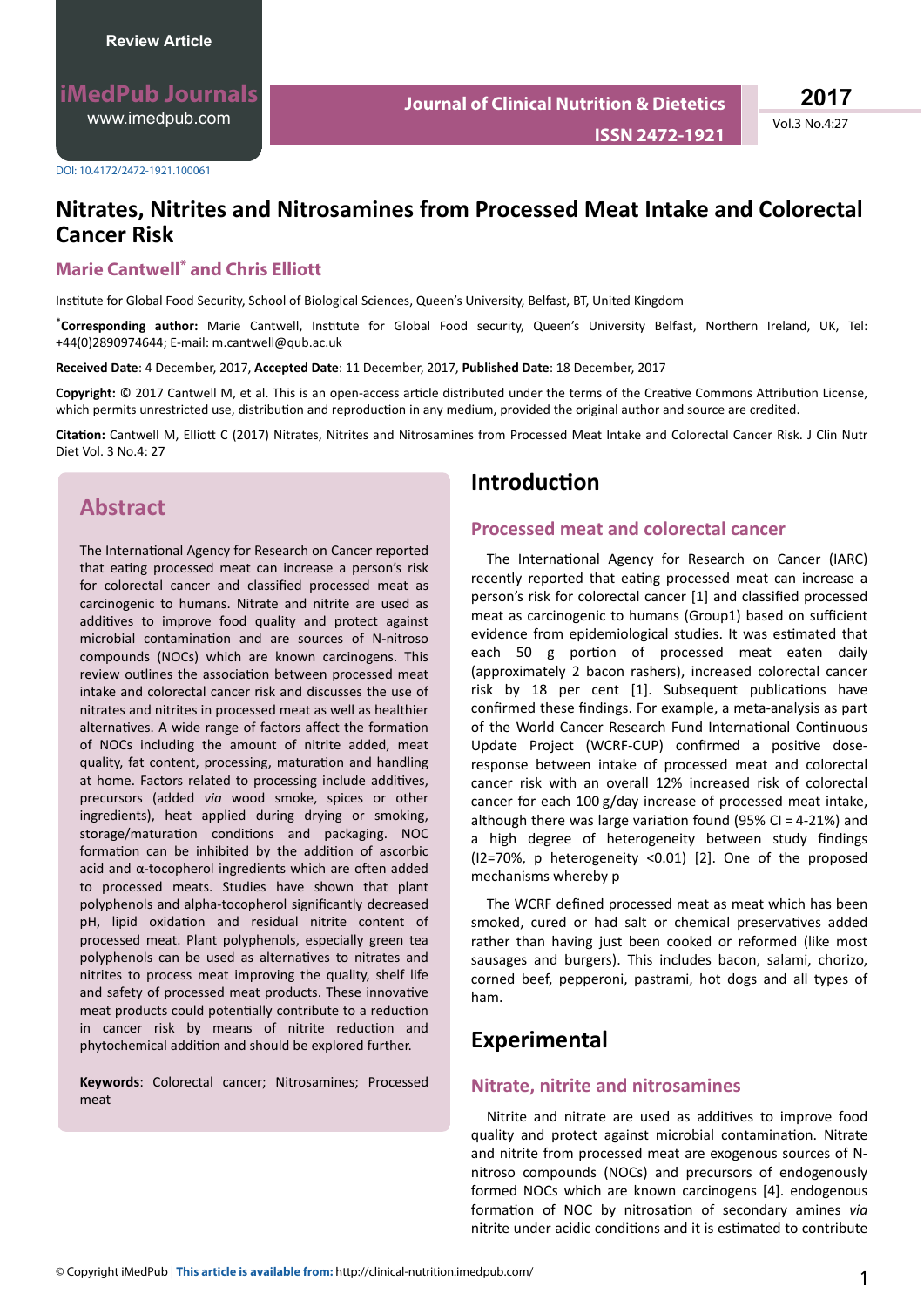45%–75% of the total NOC exposure [5]. The richest food sources of nitrosamines are bacon, luncheon meats, hot dogs and sausages with added nitrates/nitrites such as chorizo and salami. Nitrite is an active ingredient used as a food additive to extend shelf life, to provide protection against the bacteria Clostridium botulinum and to give processed meat its typical pink colour. Studies have indicated that there is a positive though not necessarily linear correlation, between the amount of nitrite added and the amount of NOC formed [7-9].

## **Results and Discussion**

Findings from the European Prospective Investigation into Cancer (EPIC), a large prospective study which investigated the association between dietary NOCs and cancer risk, showed that gastrointestinal cancer incidence and more specifically with risk of rectal cancer was associated with dietary NDMA (HR: 1.13; 95% CI: 1.00, 1.28; HR: 1.46; 95% CI: 1.16, 1.84 per 1-SD increase respectively) but not with endogenous NOCs or nitrite [10].

## **Variability in formation of nitrosamines**

A wide range of factors affect the formation of NOCs including the amount of nitrite added, meat quality, fat content, processing, maturation and handling at home. Factors related to processing include additives, precursors (added via wood smoke, spices or other ingredients), heat applied during drying or smoking, storage/maturation conditions and packaging [11-13]. Moreover, NOC formation can be inhibited by the addition of ascorbic acid and  $\alpha$ -tocopherol (vitamin E) [14,15] ingredients which are often added to processed meats.

The impact of vitamin C on the effects of NOC exposure can be seen clearly from the results of a study by DellaValle et al. [16] for example. They investigated the association between dietary nitrate and nitrite intake and risk of colorectal cancer in the Shaghai Women's Health Study, a cohort of 73, 118 women ages 40-70 residing in Shanghai. Overall nitrate intake was not associated with colorectal cancer risk. However, among women with vitamin C intake below the median (83.9 mg/day) and hence higher exposure to NOCs, risk of colorectal cancer increased with increasing quintile of nitrate intake) (HR=2.45; 95% CI 1.15-5.18).

## **Variation in residual nitrate and nitrite content of processed meat**

The levels of residual nitrite and nitrate in processed meat products are also variable depending on the time and temperature used during processing and storing, the initial addition of nitrite and nitrate, the composition of the meat, pH, addition of antioxidant components such as ascorbate and the presence of micro-organisms [17,18]. For example, Yalcin [19] measured the residual nitrate and nitrite content of dry fermented sausages, salamis and sausage samples from Istanbul; the reported average nitrate concentration was 87.0 mg/kg (range 0-362.9) in dry fermented sausage (n=65), 102.4 mg/kg (range 0-390) in salami (n=83) and 147.4 mg/kg (range

0-370.9) in sausage (n=60). The average nitrite concentrations were 42.8 mg/kg (range 0-375) in dry fermented sausage, 87.6 mg/kg (range 0-375) in salami and 102.8 mg/kg (range 0-420) in sausage. Furthermore, the authors note that 3% of dry fermented sausage, 15.6% of salami and 20% of sausages wee above 150 mg/kg nitrite, higher than the concentrations indicated by the Regulations of food additives which may be detrimental to health. In comparison, fresh meats such as beef medallions or minced beef are shown to contain low levels of nitrate (estimated at 38.5 mg/kg and 18.7 mg/kg respectively) [20].

Leth et al. [21] also reported on the nitrate and nitrite levels of processed meat on the Danish and Belgian markets. They showed that the five highest levels of nitrate were found in a sample of ham (129 mg/kg), flank pork (124 mg/kg) and three salami samples (71 mg/kg-120 mg/kg) while the five highest levels of nitrite were found in two samples of kassler (smoked pork chops) (36 mg/kg and 19 mg/kg), a sample of meat sausage (luncheon meat) (28 mg/kg) and in two dinner sausages (26 mg/kg and 20 mg/kg). In general, they found that salamis contained low levels of nitrite (3 mg/kg) and accounted for the majority of the samples with a high content of nitrate (15 mg/kg-120 mg/kg).

## **Alternatives to nitrates and nitrites**

Manufacturers are continuing to look for alternatives to sodium nitrate/nitrite as preservatives for products which are currently cured such as bacon and cooked ham. For example, manufacturers of some processed meats have begun to use 'natural' sources of nitrates, such as celery juice or spinach extract, as an alternative to sodium nitrate/nitrite. However, the nitrates present in celery juice or spinach extract are reduced to nitrites by the addition of starter bacterial cultures and as a result contribute to nitrosamine formation. The use of sodium nitrite in cooked ham results in a residual nitrite level of around 90 mg/kg compared to the use of celery juice as a source of nitrite which results in a residual level of nitrite between 30 mg/kg and 60 mg/kg [22]. Indeed the European Union considers the use of plant extracts containing high levels of nitrate with an intended technological purpose of preservation to be a deliberate use of a food additive and suggests that manufacturers must label their product as containing nitrate or nitrite [23]. Furthermore they have suggested that labelling these products as a "natural" source is misleading to consumers. It is also likely these products are less safe as the nitrite content may vary where high levels increase nitrosamine formation and lower levels lower the protection against pathogens such as Clostridium botulinum. The Food Additives Legislation Guidance to Compliance provides "advice on the legal requirements of Council Regulation (EC) No. 1333/2008." It expressly refers to the use of vegetable extract nitrites and states: "The indirect addition of nitrates to foods *via* nitrate rich extracts of vegetables such as spinach or celery should be considered an additive use and not a food use. In such cases the extract is being added for preservation as it contains a standardized level of nitrate and consequently such use would not be permitted by Regulation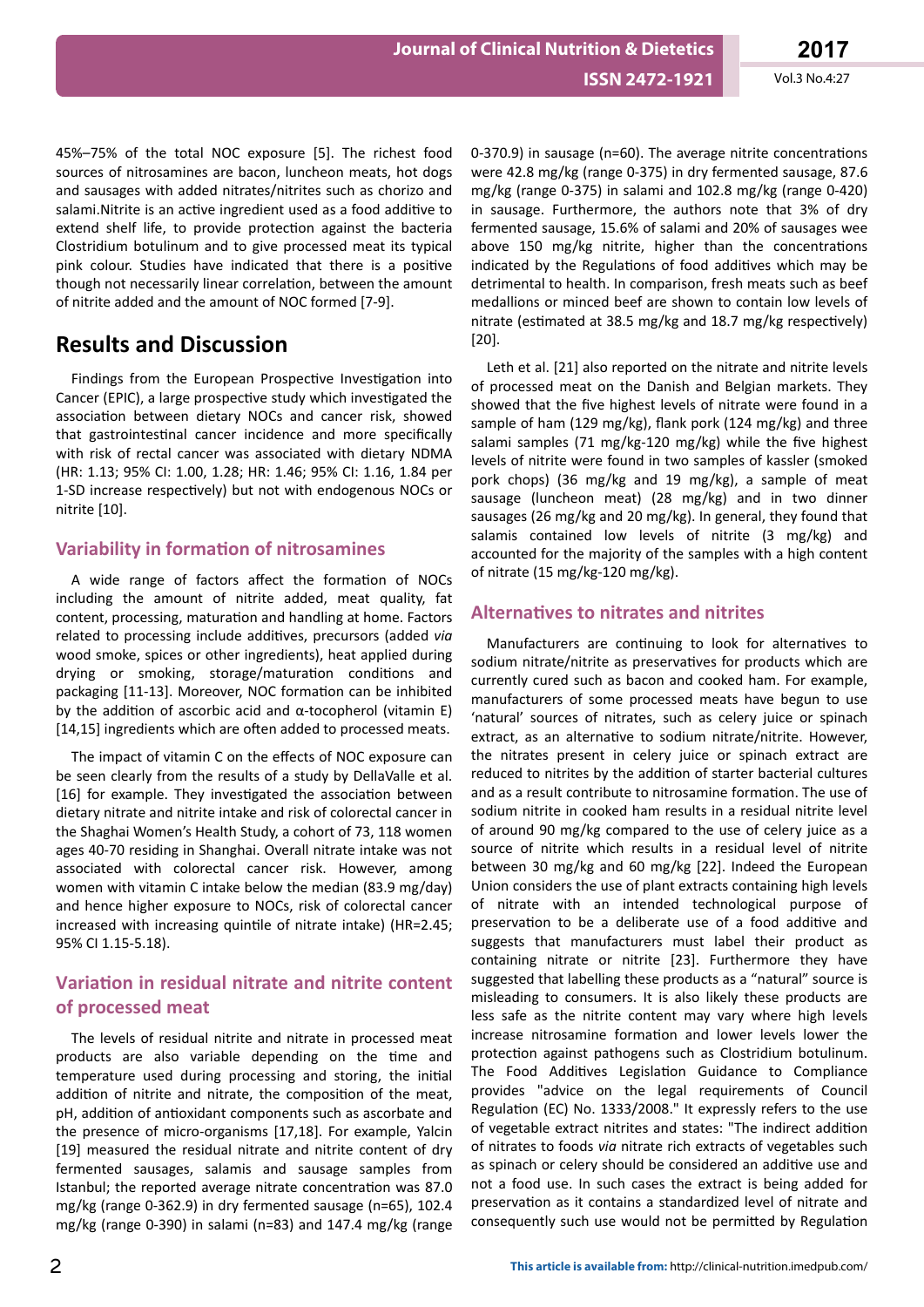1333/2008 as these extracts have not been approved as preservatives".

#### **Healthy and safe alternatives to nitrates and nitrites**

Healthier preservatives for processed meats such as bacon and cooked ham need to be explored to reduce exposure to Nnitrosamines to humans from these products. Several studies have shown that it is both feasible and possibly beneficial to use natural alternatives to nitrates and nitrites. For example plant extracts, including herbs and berries are natural preservatives [24-28]. In addition, Deda et al. [29] and have shown a promising example of reducing the nitrite level without compromising the processing and quality characteristics of frankfurter sausages by the addition of tomato paste.

## **Conclusion**

The effects of plant polyphenols (green tea polyphenols and grape seed extract (GSE)) and alpha-tocopherol on physicochemical parameters, lipid oxidation, residual nitrite, microbiological counts, biogenic amines and N-nitrosamines were determined in bacons during dry-curing and storage by Wang et al. [30]. Results showed that plant polyphenols and alpha-tocopherol significantly decreased pH, lipid oxidation (formation of thiobarbituric acid reactive substances) and residual nitrite content compared with control (P<0.05) at the end of the ripening process. These findings suggest that plant polyphenols, especially green tea polyphenols, could be utilized for processing dry cured bacons to improve the quality, shelf life and safety of the finished products [30]. These innovative meat products could potentially contribute to a reduction in cancer risk by means of nitrite reduction and phytochemical addition and should be explored further.

## **References**

- 1. Bouvard V, Loomis D, Guyton KZ, Grosse Y, Ghissassi FE, et al. (2015) Carcinogenicity of consumption of red and processed meat. Lancet Oncol 16: 1599-600.
- 2. Vieira AR, Abar L, Chan D, Vingeliene S, Polemiti E, et al. (2017) Foods and beverages and colorectal cancer risk: A systematic review and meta-analysis of cohort studies, an update of the evidence of the WCRF-AICR Continuous Update Project. Ann Oncol 28: 1788-1802.
- De Mey E, De Maere H, Paelinck H, Frayer I (2017) Volatile Nnitrosamines in meat products. Potential precursors, influence of processing and mitigation strategies. Crit Rev Food Sci Nutr 57: 2909-2923.
- Mirvish SS (1842) Effects of vitamins C and E on N-nitroso compound formation, carcinogenesis and cancer. Cancer 58: 1842-1850.
- 5. Tricker AR (1997) N-nitroso compounds and man: Sources of exposure, endogenous formation and occurrence in body fluids. Eur J Cancer Prev 6: 226-268.
- 6. Lijinsky W (1999) N-Nitroso compounds in the diet. Mutat Res 443: 129-138.
- 7. Drabik-Markiewicz G, Van den Maagdenberg K, De Mey E, Deprez S, Kowalska T, et al. (2009) Role of proline and hydroxyproline in N-nitrosamine formation during heating in cured meat. Meat Science 81: 479-486.
- 8. Drabik-Markiewicz G, Dejaegher B, De Mey E, Kowalska T, Paelinck H, et al. (2011) Influence of putrescine, cadaverine, spermidine or spermine on the formation of N-nitrosamine in heated cured pork meat. Food Chemistry 126: 1539-1545.
- 9. Yurchenko S, Mölder U (2007) The occurrence of volatile Nnitrosamines in Estonian meat products. Food Chemistry 100: 1713-1721.
- 10. Loh YH, Jakszyn P, Luben RN, Mulligan AA, Mitrou PN, et al. (2011) N-nitroso compounds and cancer incidence: The European Prospective Investigation into Cancer and Nutrition (EPIC)–Norfolk Study. Am J Clin Nutr 93: 1053-1061.
- 11. Hill MJ, Massey RC, Shuker DEG, Leach S, Tricker AR, et al. (1988) Nitrosamines. Toxicology and Microbiology 169.
- 12. Li L, Shao J, Zhu X, Zhou G, Xu X (2013) Effect of plant polyphenols and ascorbic acid on lipid oxidation, residual nitrite and N-nitrosamines formation in dry-cured sausage. International Journal of Food Science & Technology 48: 1157-1164.
- 13. Sebranek JG, Fox JB (1985) A review of nitrite and chloride chemistry: Interactions and implications for cured meats. Journal of the Science of Food and Agriculture 36: 1169-1182.
- 14. Tappel AL (1972) Vitamin E and free radical peroxidation of lipids. Ann N Y Acad Sci 203: 12-28.
- 15. Mirvish SS (1986) Effects of vitamins C and E on N-nitroso compound formation, carcinogenesis and cancer. Cancer 58: 1842-1850.
- 16. DellaValle CT, Xiao Q, Yang G (2014) Dietary nitrate and nitrite intake and risk of colorectal cancer in the Shanghai Women's Health Study. Int J Cancer 134: 2917-2926.
- 17. Gibson A, Roberts TA, Robinson A (1984) Factors controlling the growth of Clostridium botulinum types A and B in pasteurized cured meats VI. Nitrite monitoring during storage of pasteurized pork slurries. In J Food Sci Tech 19: 29-44.
- 18. Honikel KO (2008) The use and control of nitrate and nitrite for the processing of meat products. Meat Sci 78: 68-76.
- 19. Yalcin S (1998) Nitrate and nitrite content of meat products. Arch Dis Child 79: 198.
- 20. Hsu J, Arcot J, Lee A (2009) Nitrate and nitrite quantification from cured meat and vegetables and their estimated dietary intake in Australians. In Food Chemistry 115: 334-339.
- 21. Leth T, Fagt S, Nielsen S, Andersen R (2008) Nitrite and nitrate content in meat products and estimated intake in Denmark from 1998 to 2006. Food Addit Contam 25: 1237-1245.
- 22. Sebranek JG, Bacus JN (2007) Cured meat products without direct addition of nitrate or nitrite: What are the issues? Meat Sci 77: 136-147.
- 23. https://ec.europa.eu/food/sites/food/files/safety/docs/regcom toxic summary19052010 en.pdf
- 24. Burt S (2004) Essential oils: their antibacterial properties and potential applications in foods: A review. International Journal of Food Microbiology 94: 223-253.